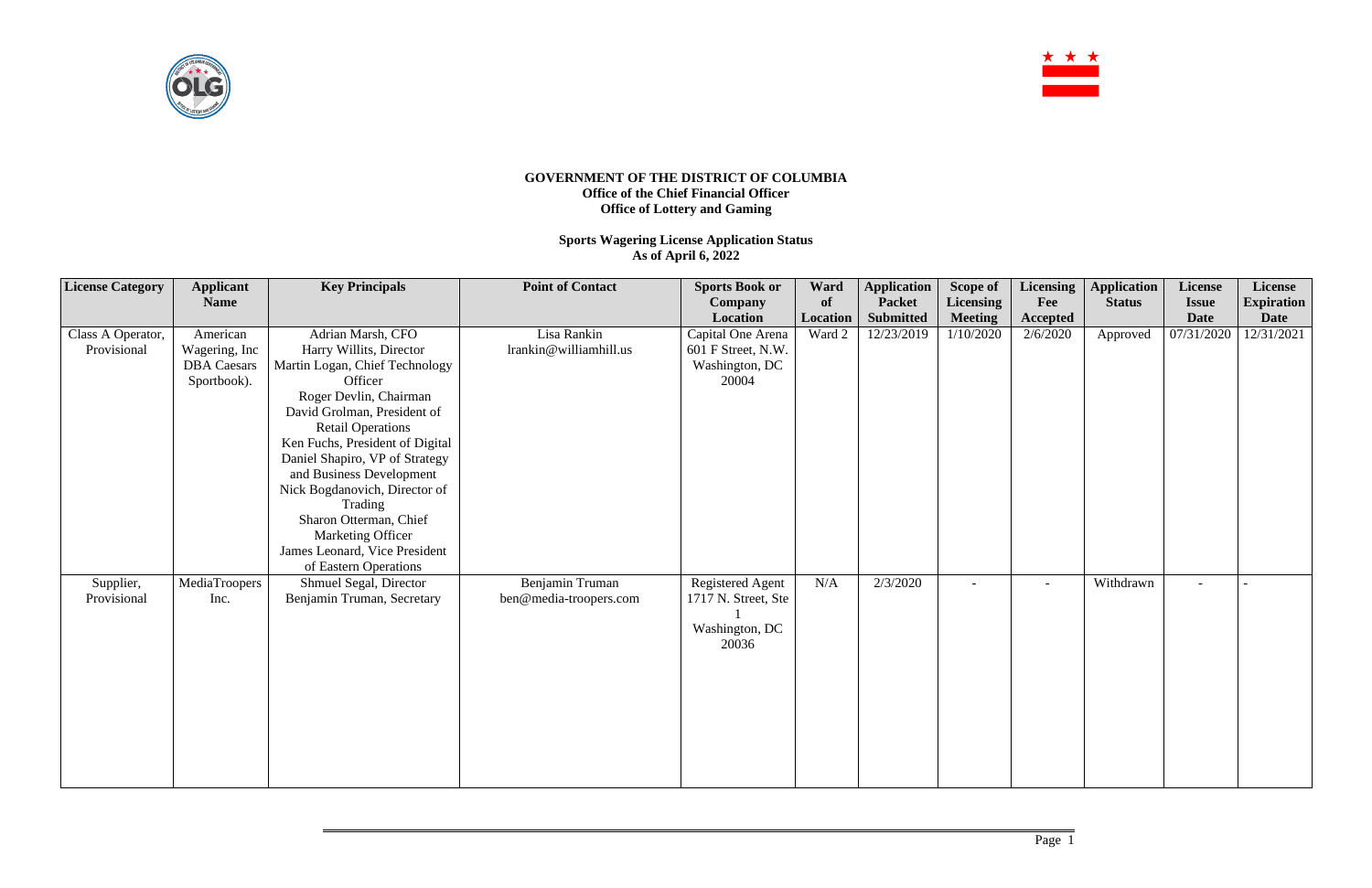

| <b>License Category</b>            | <b>Applicant</b><br><b>Name</b>                                              | <b>Key Principals</b>                                                                                                                                                                                                      | <b>Point of Contact</b>                                | <b>Sports Book or</b><br><b>Company</b>                                           | Ward<br>of | <b>Application</b><br><b>Packet</b> | Scope of<br><b>Licensing</b> | <b>Licensing</b><br>Fee | <b>Application</b><br><b>Status</b> | <b>License</b><br><b>Issue</b> | License<br><b>Expiration</b> |
|------------------------------------|------------------------------------------------------------------------------|----------------------------------------------------------------------------------------------------------------------------------------------------------------------------------------------------------------------------|--------------------------------------------------------|-----------------------------------------------------------------------------------|------------|-------------------------------------|------------------------------|-------------------------|-------------------------------------|--------------------------------|------------------------------|
|                                    |                                                                              |                                                                                                                                                                                                                            |                                                        | Location                                                                          | Location   | <b>Submitted</b>                    | <b>Meeting</b>               | Accepted                |                                     | <b>Date</b>                    | <b>Date</b>                  |
| Supplier,<br>Provisional           | Sportradar<br>Solutions,<br><b>LLC</b>                                       | <b>Eduard Blonk, Director</b>                                                                                                                                                                                              | Samantha Haggerty<br>s.haggerty@sportradar.com         | <b>Registered Agent</b><br>160 Greentree Dr.<br><b>Ste 101</b><br>Dover, DE 19904 | N/A        | 2/20/2020                           | 4/17/2020                    | 2/19/2020               | Approved                            | 07/30/2020                     | 4/30/2021                    |
| Supplier,<br>Provisional           | <b>NYX Digital</b><br>Gaming (USA)<br>LLC-Scientific<br>Games<br>Corporation | Mike Eklund, EVP and Chief<br>Financial                                                                                                                                                                                    | Amanda Beheyt<br>Amanda.Beheyt@scientificgames.com     | 6601 Bermuda Rd.<br>Las Vegas, NV<br>89919                                        | N/A        | 3/13/2020                           | 4/17/2020                    | 3/13/2020               | Approved                            | 07/29/2020                     | 12/29/2021                   |
| Supplier,<br>Provisional<br>Paypal | Paypal                                                                       | Aaron Karczmer, Director<br>Daniel Schulman, President &<br>Director<br>Brian Yamasaki, VP, Corporate<br>Legal and Secretary<br>Christine Gonzales, Chief<br>Compliance Officer<br>John Rainey, Chief Financial<br>Officer | Jessica Dunn<br>jedunn@paypal.com                      | 2211 North First<br><b>Street</b><br>San Jose, CA<br>95131                        | N/A        | 4/30/2020                           | 1/13/2020                    | 5/6/2010                | Approved                            | 9/11/2020                      | 6/11/2021                    |
| Supplier,<br>Provisional           | Geocomply<br>Solutions                                                       | Anna Sainsbury, President &<br>Chairman<br>David Briggs, CEO & Director<br>Damien Forer, CFO                                                                                                                               | Kate Blomfeldt<br>kate@geocomply.com                   | 1750-999 W<br><b>Hastings Street</b><br>Vancouver BC<br>Canada<br><b>V6C 2W2</b>  | N/A        | 5/21/2020                           | 6/2/2020                     | 5/22/2020               | Approved                            | 09/16/2020                     | 6/16/2021                    |
| Class B                            | Handle 19 Inc.                                                               | Shane August, President & CEO<br>Rudolph August Jr., Director                                                                                                                                                              | <b>Shane August</b><br>shane.august@augustholding.com  | 319 Pennsylvania<br>Ave SE<br>Washington, DC<br>20003                             | Ward 6     | 5/21/2020                           | 6/25/2020                    | 6/15/2020               | Withdrawn                           |                                |                              |
| Supplier,<br>Provisional           | Global<br>Payments<br>Gaming<br>Services                                     | Christopher Justice, President &<br>Director<br>LaMonte Williams II, Coporate<br>Secretary & Director<br>Barrett Smith, Treasure &<br>Director                                                                             | Michaek Thalhammer<br>michael.thalhammer@globalpay.com | 7201 W Lake<br>Mead Blvd STE<br>501<br>Las Vegas, NV<br>89128                     | N/A        | 7/8/2020                            | 8/14/2020                    | 7/16/2020               | Approved                            | 12/23/20                       | 6/23/2021                    |

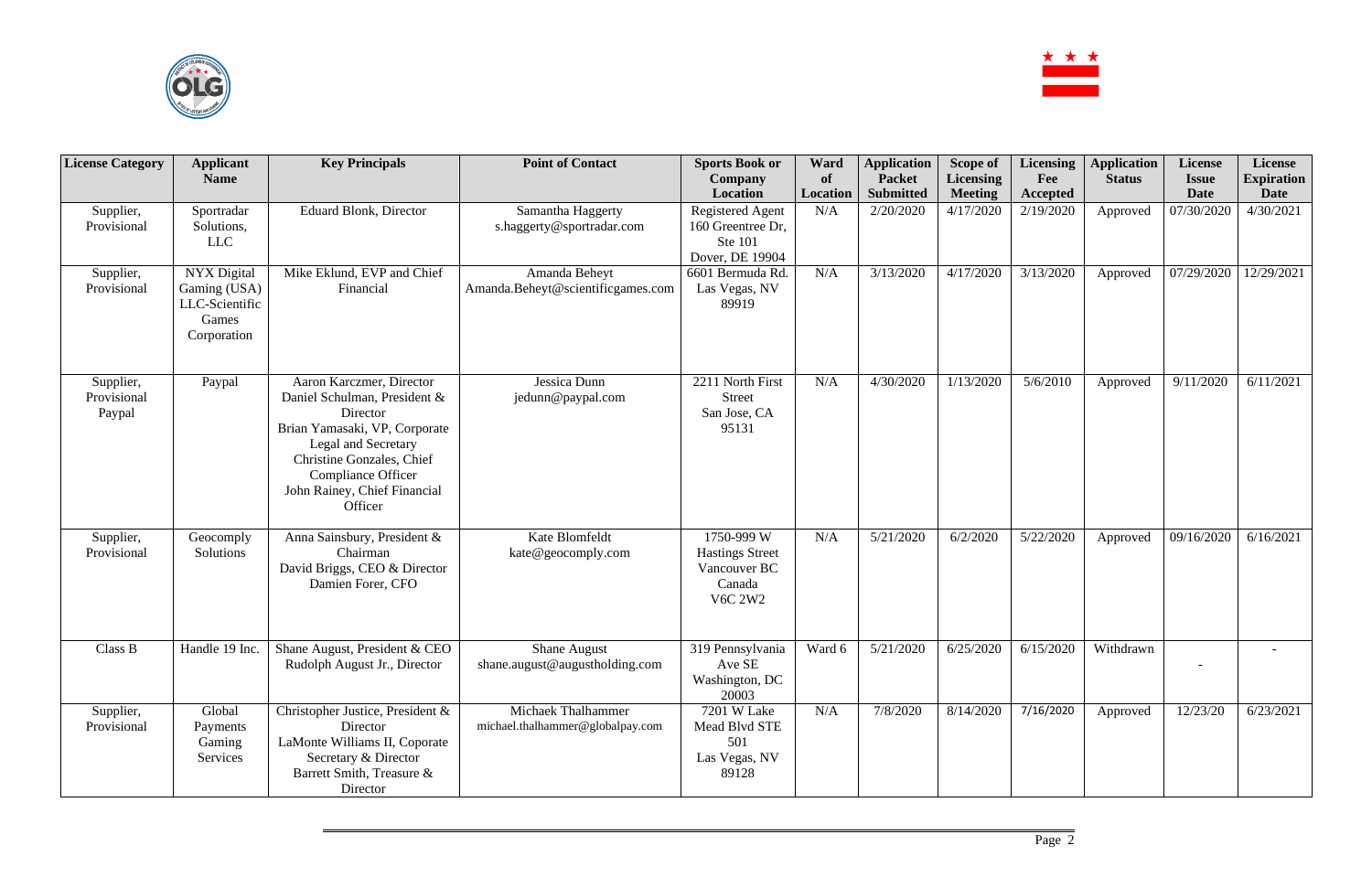

| <b>License Category</b>  | <b>Applicant</b><br><b>Name</b>        | <b>Key Principals</b>                                                                                                                                                                                                                                                                                                             | <b>Point of Contact</b>                        | <b>Sports Book or</b><br><b>Company</b><br>Location                               | Ward<br>of<br>Location | <b>Application</b><br><b>Packet</b><br><b>Submitted</b> | <b>Scope of</b><br><b>Licensing</b><br><b>Meeting</b> | <b>Licensing</b><br>Fee<br>Accepted | <b>Application</b><br><b>Status</b> | License<br><b>Issue</b><br><b>Date</b> | License<br><b>Expiration</b><br><b>Date</b> |
|--------------------------|----------------------------------------|-----------------------------------------------------------------------------------------------------------------------------------------------------------------------------------------------------------------------------------------------------------------------------------------------------------------------------------|------------------------------------------------|-----------------------------------------------------------------------------------|------------------------|---------------------------------------------------------|-------------------------------------------------------|-------------------------------------|-------------------------------------|----------------------------------------|---------------------------------------------|
| Supplier,<br>Standard    | Simplebet                              | Chris Bevilacqua, Chief<br>Executive Officer & Co-Founder<br>James Murren, Director<br>Joey Levy, Shareholder<br>Greg Elinsky, Director<br>Melissa Davis, EVP, Business<br>Development & General<br><b>Counsel and Secretary</b><br>Mark Nerenberg, Chief Product<br>Officer<br>Simon Gershey, Chief<br><b>Technology Officer</b> | JR Hernandez<br>jr@simplebet.io                | 1 Penn Plaza, Ste<br>2510<br>New York, NY<br>10119                                | N/A                    | 7/15/2020                                               | 8/14/2020                                             | 8/10/2020                           | Approved                            | 5/20/2021                              | 5/20/2022                                   |
| Supplier,<br>Provisional | Stadium<br>Technology<br>Group         | Robert Hoskin, Director of<br>Compliance, Legal and<br>Company Secretariat<br>Shay Segev, Chief Executive<br>Officer<br>Sankara Narayanan, Chief<br>Technology Officer                                                                                                                                                            | <b>Ryan Burk</b><br>ryan.burke@stadiumtech.net | 157 E. Warm<br>Springs Rd.<br>Las Vegas, NV<br>89119                              | N/A                    | 9/1/2020                                                | 9/10/2020                                             | 9/4/2020                            | Approved                            | 5/21/2021                              | 11/21/2021                                  |
| MSP, Provisional         | <b>US</b><br>Bookmakers                | Victor J Salerno, Director<br>Bob Kocienski, CEO<br>Donna Atwood, Controller<br>Robert Walker, Director of<br><b>Sports Book Operations</b><br>John Salerno, Director of<br><b>Operations</b><br>Farrel Drozd, Sports Book Hub<br>Manager                                                                                         | John Salerno<br>john@usbookmaking.com          | 107 E Warm<br>Springs Rd.<br>Las Vegas, NV<br>89119                               | N/A                    | 9/14/2020                                               | 10/1/2020                                             | 9/21/2020                           | Under<br>Review                     | $\overline{\phantom{a}}$               | $\overline{\phantom{a}}$                    |
| Supplier,<br>Standard    | Sportradar<br>Solutions,<br><b>LLC</b> | <b>Eduard Blonk, Director</b><br>Carsten Koerl, CEO<br>Hafiz Lalani, Managing Director<br>John Doran, General Partner<br>Neale Deeley, Managing<br>Director                                                                                                                                                                       | Samantha Haggerty<br>S.haggerty@sportradar.com | <b>Registered Agent</b><br>160 Greentree Dr,<br><b>Ste 101</b><br>Dover, DE 19904 | N/A                    | 11/5/2020                                               | N/A                                                   | 2/19/2020                           | Approved                            | 4/29/2021                              | 7/30/2022                                   |

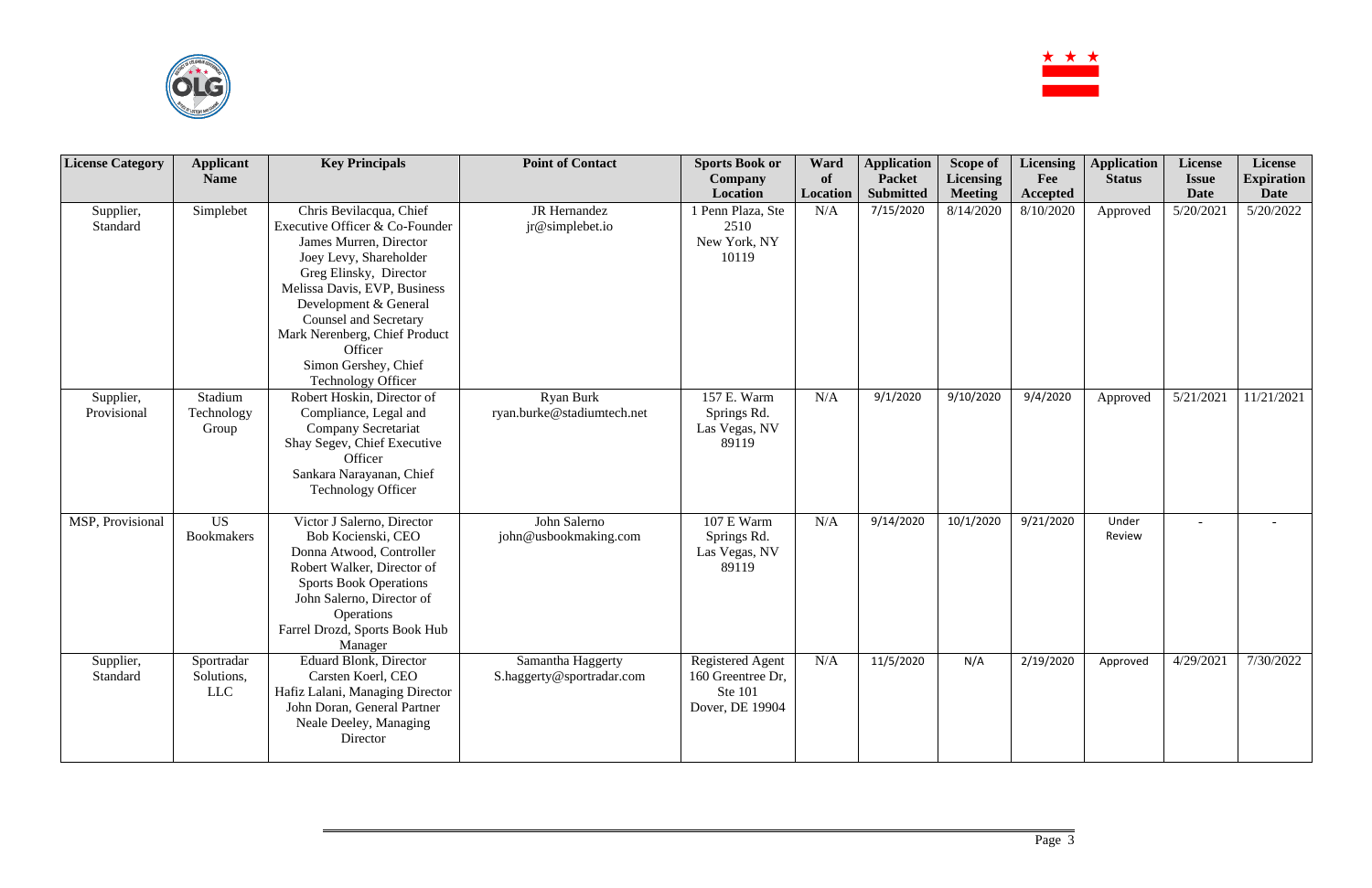

| <b>License Category</b> | <b>Applicant</b>     | <b>Key Principals</b>                       | <b>Point of Contact</b>           | <b>Sports Book or</b>   | Ward      | <b>Application</b> | Scope of         | <b>Licensing</b> | <b>Application</b> | License      | License           |
|-------------------------|----------------------|---------------------------------------------|-----------------------------------|-------------------------|-----------|--------------------|------------------|------------------|--------------------|--------------|-------------------|
|                         | <b>Name</b>          |                                             |                                   | <b>Company</b>          | <b>of</b> | <b>Packet</b>      | <b>Licensing</b> | Fee              | <b>Status</b>      | <b>Issue</b> | <b>Expiration</b> |
|                         |                      |                                             |                                   | Location                | Location  | <b>Submitted</b>   | <b>Meeting</b>   | Accepted         |                    | <b>Date</b>  | <b>Date</b>       |
| MSP, Standard           | Elys                 | Matteo Monterverdi, President               | Tory Key                          | 2447 18th Street        | N/A       | 11/6/2020          | 12/2/2020        | 11/19/2020       | Approved           | 08/26/2021   | 08/26200/2        |
|                         | Gameboard            | Mark Korb, CFO                              | t.key@elysgame.com                | <b>NW</b>               |           |                    |                  |                  |                    |              |                   |
|                         | Technologies         | Michele Ciavarella, CEO                     |                                   | Washington, DC          |           |                    |                  |                  |                    |              |                   |
|                         |                      |                                             |                                   | 20009                   |           |                    |                  |                  |                    |              |                   |
| Class B, Standard       | <b>Grand Central</b> | Brian Vasile, Owner                         | <b>Brian Vasile</b>               | 2447 18th Street        | Ward 1    | 11/13/2020         | 12/2/2020        | 1/25/2020        | Approved           | 08/26/2021   | 08/26/2026        |
|                         | LLC.                 | Leonidas Vondas, Partner                    | grandcentraldc@gmail.com          | <b>NW</b>               |           |                    |                  |                  |                    |              |                   |
|                         |                      |                                             |                                   | Washington, DC<br>20009 |           |                    |                  |                  |                    |              |                   |
| Supplier,               | <b>United Tote</b>   | Benjamin Murr,                              | Jessica Bullock                   | 600 N                   | N/A       | 11/16/2020         | 12/28/2020       | 12/7/2020        | Approved           | 5/3/2021     | 5/3/2022          |
| Provisional             |                      | Chairman/Director/Treasurer                 | Jessica.Bullock@unitedtote.com    | Hurstbourne             |           |                    |                  |                  |                    |              |                   |
|                         |                      | Nathaniel Simon,                            |                                   | Parkway, Ste 400        |           |                    |                  |                  |                    |              |                   |
|                         |                      | President/Director/Secretary                |                                   | Luisville, KY           |           |                    |                  |                  |                    |              |                   |
|                         |                      | Jessica Bullock, General                    |                                   | 40222                   |           |                    |                  |                  |                    |              |                   |
|                         |                      | Manager/Director                            |                                   |                         |           |                    |                  |                  |                    |              |                   |
| Supplier,               | Geocomply            | Anna Sainsbury, President &                 | Kate Blomfeldt                    | 1750-999 W              | N/A       | 12/17/2020         | N/A              | 5/22/2020        | Approved           | 5/4/2021     | 9/16/2022         |
| Standard                | Solutions            | Chairman                                    | kate@geocomply.com                | <b>Hastings Street</b>  |           |                    |                  |                  |                    |              |                   |
|                         |                      | David Briggs, CEO & Director                |                                   | Vancouver BC            |           |                    |                  |                  |                    |              |                   |
|                         |                      | Damien Forer, CFO                           |                                   | Canada                  |           |                    |                  |                  |                    |              |                   |
|                         |                      |                                             |                                   | <b>V6C 2W2</b>          |           |                    |                  |                  |                    |              |                   |
| Supplier,               | Paypal               | Aaron Karczmer, Director                    | Timir Ashar                       | 2211 North First        | N/A       | 12/23/2020         | N/A              | 5/6/2020         | Approved           | 6/11/2021    | 9/11/2022         |
| Standard                |                      | Daniel Schulman, President &                | tashar@paypal.com                 | <b>Street</b>           |           |                    |                  |                  |                    |              |                   |
|                         |                      | Director                                    |                                   | San Jose, CA            |           |                    |                  |                  |                    |              |                   |
|                         |                      | John Rainey, Chief Financial                |                                   | 95131                   |           |                    |                  |                  |                    |              |                   |
|                         |                      | Officer                                     |                                   |                         |           |                    |                  |                  |                    |              |                   |
| Provisional,            | Sightline            | Kirk Sanford, CEO & Manager                 | Jennifer Carleton                 | 6750 Via Austi          | N/A       | 12/28/20           | 1/8/2021         | 12/29/2020       | Approved           | 5/28/2021    | 11/28/2021        |
| Supplier                | Payments             | Marc Falcone, CEO & Manager                 | jcarleton@sightlinepayents.com    | Parkway, Suite          |           |                    |                  |                  |                    |              |                   |
|                         |                      | Omer Sattar, EVP Strategic                  |                                   | 130                     |           |                    |                  |                  |                    |              |                   |
|                         |                      | Initiatives & Manager                       |                                   | Las Vegas, 89119        |           |                    |                  |                  |                    |              |                   |
|                         |                      | Thomas Sears, COO                           |                                   |                         |           |                    |                  |                  |                    |              |                   |
| Provisional,            | <b>SG Gaming</b>     | Jordan Levin, Group Chief                   | Amanda Beheyt                     | 6601 Bermuda Rd.        | N/A       | 2/2/2021           | 3/2/2020         | 2/10/2021        | Under              |              |                   |
| Supplier                |                      | Executive<br>Matthew Wilson, Executive      | Amanda.Beheyt@scientificgames.com | Las Vegas, NV           |           |                    |                  |                  | Review             |              |                   |
|                         |                      |                                             |                                   | 89919                   |           |                    |                  |                  |                    |              |                   |
|                         |                      | Vice President and Group Chief<br>Executive |                                   |                         |           |                    |                  |                  |                    |              |                   |
|                         |                      | Micheal Eklund, Chief Financial             |                                   |                         |           |                    |                  |                  |                    |              |                   |
|                         |                      | Officer                                     |                                   |                         |           |                    |                  |                  |                    |              |                   |
|                         |                      |                                             |                                   |                         |           |                    |                  |                  |                    |              |                   |
|                         |                      |                                             |                                   |                         |           |                    |                  |                  |                    |              |                   |

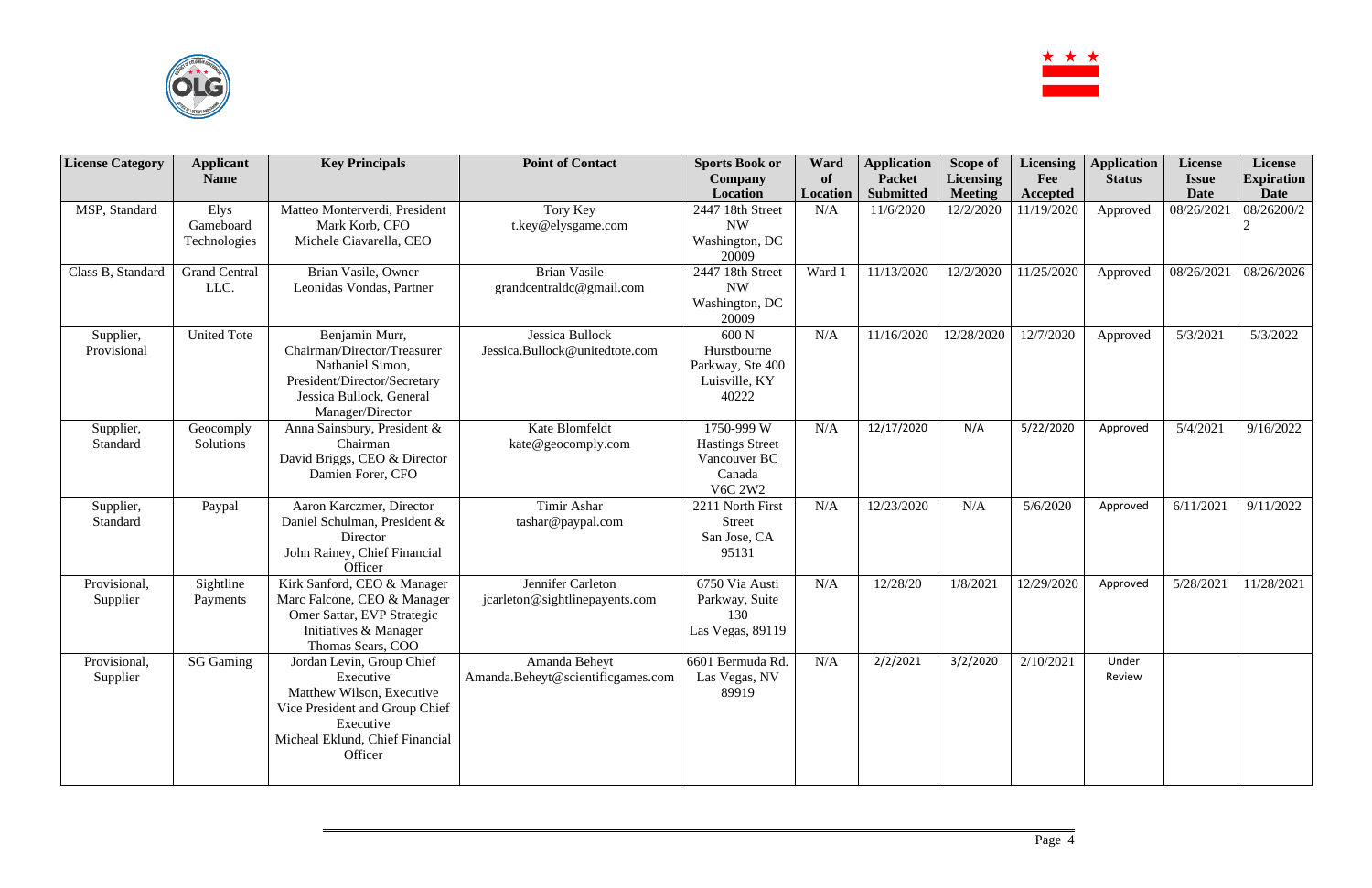

| <b>License Category</b>          | <b>Applicant</b><br><b>Name</b> | <b>Key Principals</b>                                                                                                                                                                                                                                                                                                                                                                                                                      | <b>Point of Contact</b>                               | <b>Sports Book or</b><br><b>Company</b><br>Location                          | Ward<br>of<br>Location | <b>Application</b><br><b>Packet</b><br><b>Submitted</b> | Scope of<br>Licensing<br><b>Meeting</b> | Licensing<br>Fee<br><b>Accepted</b> | <b>Application</b><br><b>Status</b> | License<br><b>Issue</b><br>Date | License<br><b>Expiration</b><br>Date |
|----------------------------------|---------------------------------|--------------------------------------------------------------------------------------------------------------------------------------------------------------------------------------------------------------------------------------------------------------------------------------------------------------------------------------------------------------------------------------------------------------------------------------------|-------------------------------------------------------|------------------------------------------------------------------------------|------------------------|---------------------------------------------------------|-----------------------------------------|-------------------------------------|-------------------------------------|---------------------------------|--------------------------------------|
| Provisional,<br>Supplier         | Genius Sports<br>Media          | Mark Locke, Co-Founder &<br><b>CEO</b><br>Jack Davison, Chief Commercial<br>Officer<br>Nicholas Taylor, Chief Financial<br>Officer                                                                                                                                                                                                                                                                                                         | Katie Savage<br>Katie.Savage@geniussports.com         | 404 5th Avenue<br>WeWork<br>New York, NY<br>10019                            | N/A                    | 2/2/2021                                                | 3/18/2012                               | 2/19/2021                           | Under<br>Review                     |                                 |                                      |
| Class A Operator,<br>Provisional | <b>BETMGM</b>                   | Adam Greenblatt, CEO<br>Gary Deutsch, CFO<br>Jason Scott, VP Trading<br>Kevin Allan, QA Associate<br>Liron Warhaftig, VP Product<br>Liron-Simon Snir, COO<br>Matthew Provost, Chief<br>Revenue Officer<br>Robert Hoskin, Chief<br>Governance Officer<br>Robert Wood, CFO, Director &<br>Deputy CEO<br>Ryan Spoon, COO<br>Gary Frtiz, Board of Managers<br>George Kliavkoff, President<br>Entertainment & Sports<br>Keith Meister, Director | Andrew Hagopian<br>Andrew.Hagopian@betmgm.com         | <b>Nationals Park</b><br>1500 S Capitol St.<br>SE<br>Washington, DC<br>20003 | Ward 6                 | 2/12/2021                                               | 3/4/2021                                | 2/17/2021                           | Approved                            | 6/4/2021                        | 10/4/2022                            |
| Provisional,<br>Supplier         | Telecheck<br>Services           | Alain Barbet, President<br>Melanie Alderice, Director<br>Melanie Bever, Director                                                                                                                                                                                                                                                                                                                                                           | Jason Hollingsworth<br>jason.hollingsworth@Fiserv.com | 255 Fiserv Dr.<br>Brookfield, WI<br>53045                                    | N/A                    | 2/18/2021                                               | 4/14/21                                 | 3/2/2021                            | Under<br>Review                     |                                 |                                      |

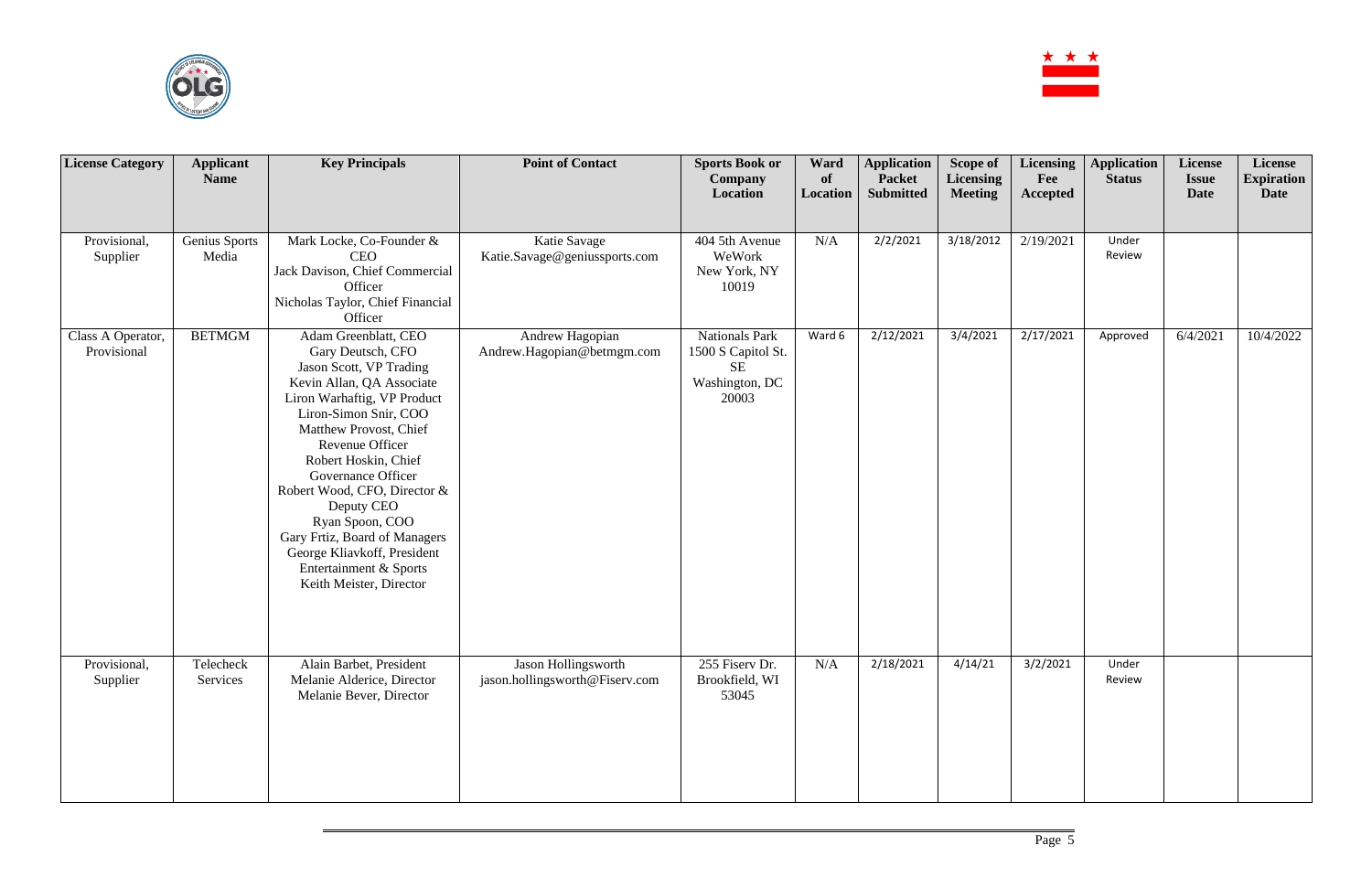

| <b>License Category</b>  | <b>Applicant</b>                         | <b>Key Principals</b>                                                                                                                                                                                                    | <b>Point of Contact</b>                                | <b>Sports Book or</b>                                   | Ward           | <b>Application</b>                | Scope of                           | <b>Licensing</b> | <b>Application</b> | <b>License</b>              | License                          |
|--------------------------|------------------------------------------|--------------------------------------------------------------------------------------------------------------------------------------------------------------------------------------------------------------------------|--------------------------------------------------------|---------------------------------------------------------|----------------|-----------------------------------|------------------------------------|------------------|--------------------|-----------------------------|----------------------------------|
|                          | <b>Name</b>                              |                                                                                                                                                                                                                          |                                                        | <b>Company</b><br>Location                              | of<br>Location | <b>Packet</b><br><b>Submitted</b> | <b>Licensing</b><br><b>Meeting</b> | Fee<br>Accepted  | <b>Status</b>      | <b>Issue</b><br><b>Date</b> | <b>Expiration</b><br><b>Date</b> |
| Provisional,<br>Supplier | <b>IGT</b>                               | Renato Ascoli,<br>President/Director<br>Claudi Marco Demolli,<br>Treasurer<br>Luke Kenneth Orchard,<br>Secretary<br>Matteo Carli, Title is Senior<br>Vice President (SVP) Sports<br>betting, ETG & Poker                 | Cheryl Rega<br>Cheryl.Rega@IGT.com                     | 9295 Prototype<br>Dr.<br>Reno, NV, 89521                | N/A            | 2/26/2021                         | 3/18/2021                          | 3/11/2021        | Approved           | 2/4/2022                    | 8/4/2022                         |
| Standard,<br>Supplier    | Global<br>Payments<br>Gaming<br>Services | Christopher Justice, President &<br>Director<br>LaMonte Williams II, Coporate<br>Secretary & Director<br>Jefferson Weekley, Treasure &<br>Director                                                                       | Michael Thalhammer<br>michael.thalhammer@globalpay.com | 7201 W Lake<br>Mead Blvd STE<br>501                     | N/A            | 3/8/2021                          | N/A                                | 7/16/2020        | Approved           | 6/22/2021                   | 12/23/2022                       |
| Provisional,<br>Supplier | Neogames                                 | Barak Matalon, Shareholder &<br><b>Board Member</b><br>Aharon Aran, Shareholder &<br><b>Board Member</b><br>Mordechay Malool, CEO<br>Raviv Adler, CFO<br>Rinat Belfer, COO<br>Oded Gottfried, Chief Technical<br>Officer | <b>Tammy Dolphin</b><br>tammy.dolphin@neogames.com     | 1125 Atlantic Ave<br>Atlantic City, NJ<br>08401         | N/A            | 3/11/2021                         | 4/26/2021                          | 3/18/2021        | Approved           | 12/31/2021                  | 10/13/2022                       |
| Provisional,<br>Supplier | <b>PXP</b> Financial                     | Karman Hedjri, CEO & CFO<br>Maria Tomlinson, General<br>Counsel & CCO                                                                                                                                                    | Maria Tomlinson<br>legal@jilmarcusgroup.com            | 200 Vesey Street<br>24th Floor<br>New York, NY<br>10281 | N/A            | 3/11/2021                         | 4/8/2021                           | 3/25/2021        | Approved           | 6/3/2021                    | 12/3/2021                        |
| Provisional,<br>Supplier | YOURPAY                                  | George Conners, President &<br>Treasurer<br>Alain Barbet, Secretary<br>Melanie Bever, Assistant<br>Secretary                                                                                                             | Jason Hollingsworth<br>jason.hollingsworth@Fiserv.com  | 255 Fiserv Dr.<br>Brookfield, WI<br>53045               | N/A            | 3/12/2021                         | 4/14/2021                          | 3/12/2021        | Under<br>Review    |                             |                                  |
| Standard, Class B        | 476 K LLC.                               | Antonios Cavasillios, Operations<br>Manager<br>Dina Chanaud, Controller<br>Carlos Horcasitas, Manager                                                                                                                    | <b>Antonios Cavasillios</b><br>Tony@cloakroomdc.com    | 476 K St NW<br>Washington DC<br>20001                   | Ward 6         | 3/24/2021                         | 6/25/2021                          | 4/14/2021        | Under<br>Review    |                             |                                  |

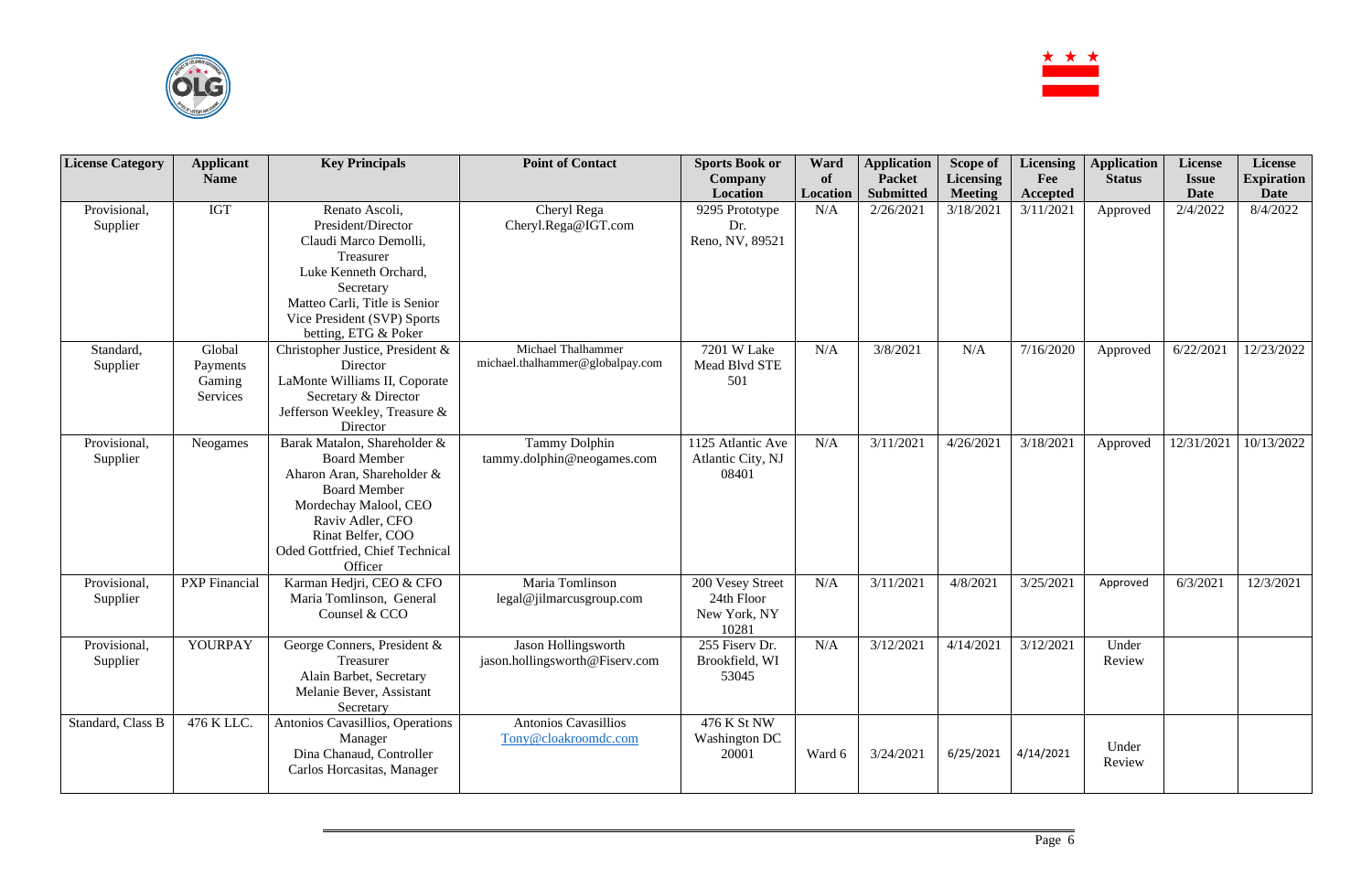

| <b>License Category</b>  | <b>Applicant</b><br><b>Name</b>                 | <b>Key Principals</b>                                                                                                                                                  | <b>Point of Contact</b>                            | <b>Sports Book or</b><br><b>Company</b><br>Location           | Ward<br>of<br><b>Location</b> | <b>Application</b><br><b>Packet</b><br><b>Submitted</b> | <b>Scope of</b><br><b>Licensing</b><br><b>Meeting</b> | <b>Licensing</b><br>Fee<br><b>Accepted</b> | <b>Application</b><br><b>Status</b> | <b>License</b><br><b>Issue</b><br><b>Date</b> | License<br><b>Expiration</b><br><b>Date</b> |
|--------------------------|-------------------------------------------------|------------------------------------------------------------------------------------------------------------------------------------------------------------------------|----------------------------------------------------|---------------------------------------------------------------|-------------------------------|---------------------------------------------------------|-------------------------------------------------------|--------------------------------------------|-------------------------------------|-----------------------------------------------|---------------------------------------------|
| Provisional,<br>Supplier | Swish<br>Analytics D.C.                         | Joseph Hagan, CEO<br>Robert Skoff, Secretary<br>Corey Beaumont, CFO &<br>Treasurer                                                                                     | Joseph Hagan<br>joe@swishanalytics.com             | 300 Broadway Ste<br>San Francisco, CA<br>94133                | N/A                           | 3/24/2021                                               | 04/21/2021                                            | 4/5/2021                                   | Approved                            | 6/4/2021                                      | 6/4/2022                                    |
| Provisional,<br>Supplier | SportsContent<br>Co. LLC                        | Pasquale Deon, Manager<br>David Alan Mountcastle,<br>Manager<br>William Gormley, Manager<br>Sean Schafer, General Manager                                              | Michael Peacock<br>mike.peacock@us.dlapiper.com    | 1555 Zion Rd, Ste<br>202<br>Northfield, NJ<br>08225           | N/A                           | 3/25/2021                                               | 04/29/2021                                            | 4/14/2021                                  | Approved                            | 4/4/022                                       | 10/4/2022                                   |
| Provisional,<br>Supplier | <b>PAYNEARM</b><br>E, MT                        | Jon Callaghan, Director<br>Lauren Brown, VP of Legal &<br>Secretary<br>Kurt Thams, CTO and CISO                                                                        | Tanvi Thacker<br>tanvi.thacker@paynearme.com       | 5201 Great<br>America Pkwy<br>510<br>Santa Clara, CA<br>95054 | N/A                           | 3/24/2021                                               | 04/22/2021                                            | 4/13/2021                                  | Under<br>Review                     |                                               |                                             |
| Provisional,<br>Supplier | OBeP<br>Payments,<br><b>LLC</b>                 | John McLane, President<br>Kathryn McCall, Secretary<br>Alex Gonthier, Founder                                                                                          | <b>Noel Ceralde</b><br>noel.ceralde@trustly.com    | 555 El Camino<br>Real, Ste 200                                | N/A                           | 4/6/2021                                                | 04/27/2021                                            | 4/12/2021                                  | Approved                            | 2/2/2022                                      | 8/32022                                     |
| Provisional,<br>Supplier | <b>IMG</b> Arena<br>US, LLC                     | Desmond Longe, Executive<br>Vice-President & Managing<br>Director<br>Brad van Wiley, Vice-President<br>(Product)<br>Max Wright, Senior Vice-<br>President (Commercial) | Amanda Gray<br>AGray@saiber.com                    | 11 Madison Ave<br><b>Bldg</b><br>New York, NY<br>10010        | N/A                           | 4/14/2021                                               | 5/3/2021                                              | 4/20/2021                                  | Approved                            | 2/2/2022                                      | 8/2/2022                                    |
| Provisional,<br>Supplier | Online<br>Venture<br>Strategies,<br><b>LLC</b>  | Daniel Haight, Manager<br>Meredith Yu, Assistant Manager<br>Alex Healy-Lucciola, Assistant<br>Manager                                                                  | Meredith Yu<br>mcheek@yahoosports.com              | 701 First Ave<br>Sunnyvale, CA<br>94089                       | N/A                           | 4/22/2021                                               | 5/11/202                                              | 4/28/2021                                  | Under<br>Review                     |                                               |                                             |
| Provisional,<br>Supplier | Worldpay<br>Gaming<br>Solutions,<br>${\rm LLC}$ | Warren Tristram, President<br><b>Tyler Bates, Secretary</b>                                                                                                            | Patricia Marconi<br>patricia.marconi@fisglobal.com | 8500 Govenors<br>Hill Dr<br>Cincinnati, OH<br>45249           | N/A                           | 4/22/2021                                               | 5/14/2021                                             | 4/29/2021                                  | Approved                            | 9/17/2021                                     | 3/17/2022                                   |
| Provisional,<br>Supplier | Mazooma, Inc.                                   | Kenneth Emerson, CEO<br>Izabela Wabayashi, CFO &<br>Compliance                                                                                                         | Elena Sabkova<br>esabkova@mazooma.com              | 400 Cobb Galleria<br>Pkwy Ste 1500<br>Atlanta, GA<br>30339    | N/A                           | 6/8/2021                                                | 6/15/2021                                             | 5/27/2021                                  | Under<br>Review                     |                                               |                                             |

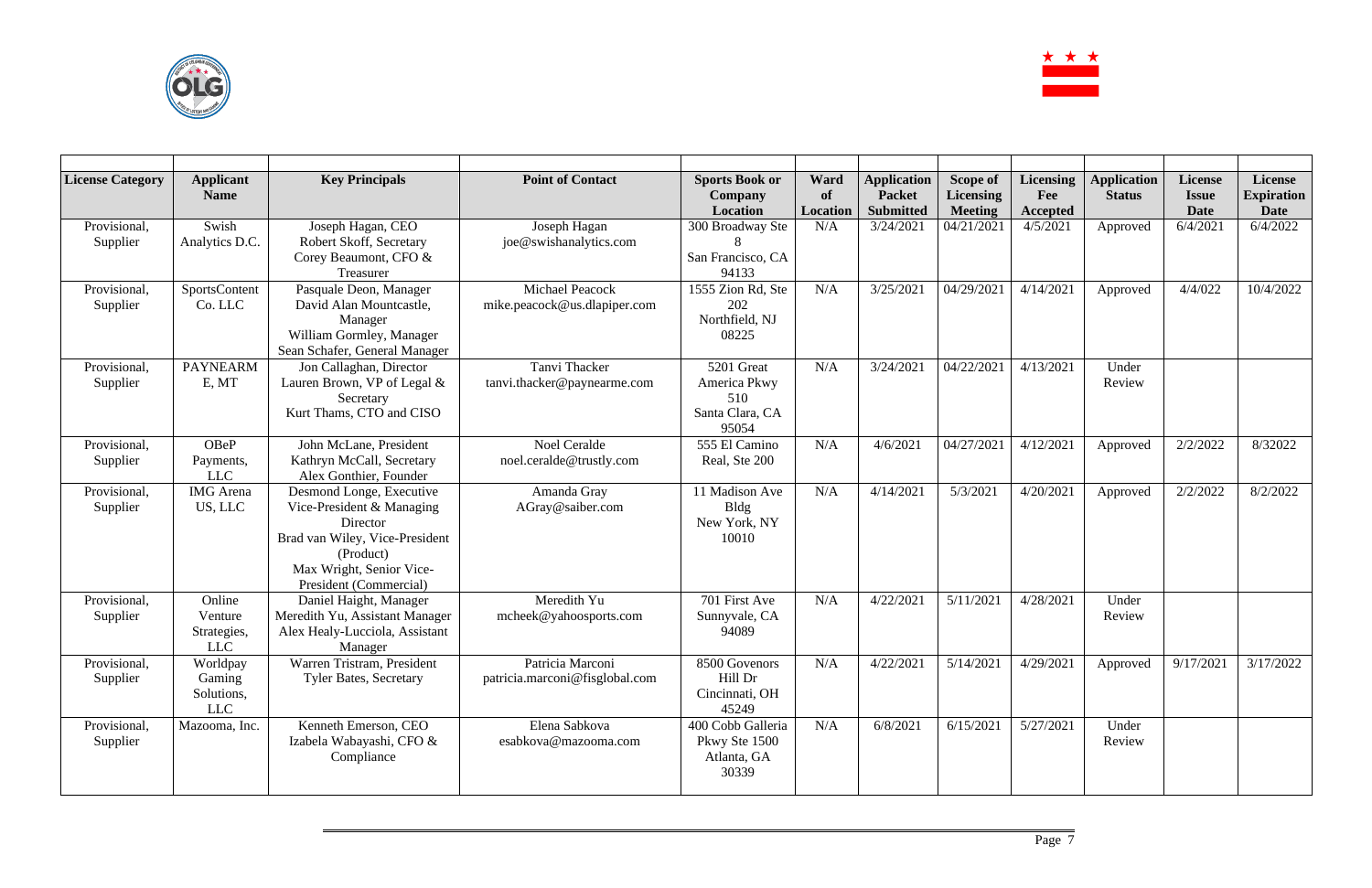

| <b>License Category</b> | <b>Applicant</b><br><b>Name</b> | <b>Key Principals</b>                                                                                                                                                                                                                                                                                                                                                                                                                       | <b>Point of Contact</b>                              | <b>Sports Book or</b><br><b>Company</b><br><b>Location</b>         | Ward<br>of<br><b>Location</b> | <b>Application</b><br><b>Packet</b><br><b>Submitted</b> | <b>Scope of</b><br><b>Licensing</b><br><b>Meeting</b> | <b>Licensing</b><br>Fee<br><b>Accepted</b> | <b>Application</b><br><b>Status</b> | <b>License</b><br><b>Issue</b><br><b>Date</b> | License<br><b>Expiration</b><br><b>Date</b> |
|-------------------------|---------------------------------|---------------------------------------------------------------------------------------------------------------------------------------------------------------------------------------------------------------------------------------------------------------------------------------------------------------------------------------------------------------------------------------------------------------------------------------------|------------------------------------------------------|--------------------------------------------------------------------|-------------------------------|---------------------------------------------------------|-------------------------------------------------------|--------------------------------------------|-------------------------------------|-----------------------------------------------|---------------------------------------------|
| Provisional, Class<br>A | Betfair<br>Interactive US       | Amy Howe, Interim CEO<br>John Hindman, Manager &<br><b>General Counsel</b>                                                                                                                                                                                                                                                                                                                                                                  | John Hindman<br>john.hindman@fanduel.com             | 100 Potomac Ave<br><b>SW</b><br>Washington, DC<br>20024            | Ward 6                        | 6/8/2021                                                | 8/5/2021                                              | 6/15/2021                                  | Under<br>Review                     |                                               |                                             |
| Supplier,<br>Standard   | NYX Gaming<br><b>USA</b>        | Mike Eklund, EVP and Chief<br>Financial                                                                                                                                                                                                                                                                                                                                                                                                     | Amanda Beheyt<br>Amanda.Beheyt@scientificgames.com   | 6601 Bermuda Rd.<br>Las Vegas, NV<br>89919                         | N/A                           | 6/16/2021                                               | N/A                                                   | 3/13/2020                                  | Approved                            | 12/27/2021                                    | 7/29/2022                                   |
| Supplier,<br>Standard   | Sightline<br>Payments           | Joseph Pappano, CEO<br>John Gronen, CFO<br>Omer Sattar, EVP Strategic<br>Initiatives & Manager<br>Thomas Sears, COO                                                                                                                                                                                                                                                                                                                         | Jennifer Carleton<br>jcarleton@sightlinepayments.com | 6750 Via Austi<br>Parkway, Suite<br>130<br>Las Vegas, 89119        | N/A                           | 9/9/2021                                                | N/A                                                   | 12/29/2020                                 | Approved                            | 11/28/2021                                    | 5/28/2022                                   |
| Standard, Class A       | American<br>Wagering, Inc.      | Adrian Marsh, CFO<br>Harry Willits, Director<br>Martin Logan, Chief Technology<br>Officer<br>Roger Devlin, Chairman<br>David Grolman, President of<br><b>Retail Operations</b><br>Ken Fuchs, President of Digital<br>Daniel Shapiro, VP of Strategy<br>and Business Development<br>Nick Bogdanovich, Director of<br>Trading<br>Sharon Otterman, Chief<br><b>Marketing Officer</b><br>James Leonard, Vice President<br>of Eastern Operations | Lisa Rankin<br>lrankin@williamhill.us                | Capital One Arena<br>601 F Street, N.W.<br>Washington, DC<br>20004 | Ward 2                        | 9/20/2021                                               | N/A                                                   | 2/6/2020                                   | Approved                            | 12/31/2021                                    | 7/31/2025                                   |
| Supplier,<br>Standard   | <b>PXP</b> Financial            | Karman Hedjri, CFO & COO<br>Maria Tomlinson, General<br>Counsel & CCO                                                                                                                                                                                                                                                                                                                                                                       | Maria Tomlinson                                      | 200 Vesey Street<br>24th Floor                                     | N/A                           | 9/21/2021                                               | N/A                                                   | 3/26/2021                                  | Approved                            | 12/3/2021                                     | 6/3/2022                                    |
|                         |                                 |                                                                                                                                                                                                                                                                                                                                                                                                                                             |                                                      |                                                                    |                               |                                                         |                                                       |                                            |                                     |                                               |                                             |